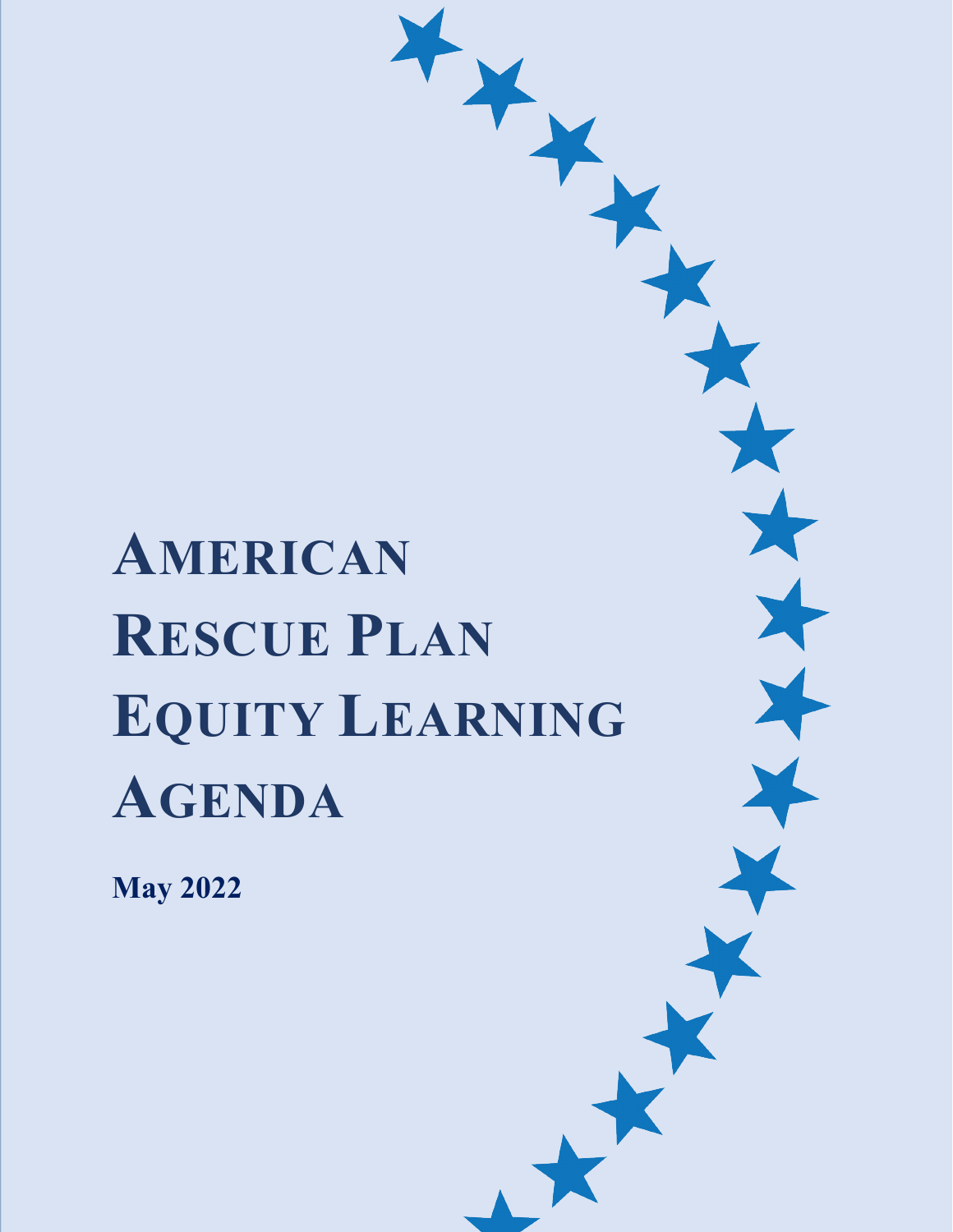

# **American Rescue Plan Equity Learning Agenda**

On his first day in office, on January 20, 2021, President Biden signed Executive Order 13985, *Advancing Racial Equity and Support for Underserved Communities Through the Federal Government*. Through this Executive Order, the President affirmed that the government has a responsibility and a role to play in delivering equitable outcomes for the American people. His action directed staff to recognize and work to advance equity through the tools of the federal government, including for "people of color and others who have been historically underserved, marginalized, and adversely affected by persistent poverty and inequality." Upon signing, federal agencies were tasked with assessing current practices and developing a plan to address any barriers that underserved communities and individuals may face in accessing federal programs, procurement, and contracting opportunities.

Less than two months later, on March 11, 2021, President Biden signed the \$1.9 trillion American Rescue Plan Act of 2021 (ARP) that provided funding for over 200 programs and services designed to counteract the public health, economic, and broader societal harms of the pandemic.<sup>[1](#page-13-0)</sup> Furthermore, major components of ARP were explicitly designed to respond to the disproportionate negative impacts of the pandemic on underserved communities.

For example, ARP temporarily expanded the long-standing Child Tax Credit in multiple ways, including by making it fully refundable in 2021. This change opened up access to more than 26 million children—including many Black, Indigenous, Latino, Asian American and White children—who did not previously qualify because their family's income was too low. Meanwhile, the ARP Elementary and Secondary School Emergency Relief (ESSER) Fund provides \$122 billion in pandemic relief funds to the country's education system over more than four years, and is designed to help schools safely reopen while addressing student learning loss and wellbeing. Included in ARP ESSER is a first-ever *Maintenance of Equity* provision, designed to shield the nation's highest poverty schools and school districts from disproportionate pandemic-related funding cuts.

Alongside these actions, on January 27, 2021, President Biden issued the Presidential Memorandum on Restoring Trust in Government Through Evidence-Based Policymaking, stating that it is the policy of his Administration to make evidence-based decisions using the best available data and science.<sup>[2](#page-13-1)</sup> The combination of ARP programs and services specifically designed and implemented to deliver equitable outcomes, together with President Biden's mandate for the government to work to achieve equity and promote evidence-based policymaking, creates a unique opportunity to learn what types of government actions work to build an equitable recovery. Further, the significant variation among ARP-funded programs from direct economic payments to individuals and families, to new competitive grants to improve and modernize public benefits programs, to \$350 billion in flexible relief funds to states, localities, territories, and Tribal governments—allows for a deep exploration of how various program features and approaches impact equity.

### **PURPOSE OF AN ARP EQUITY LEARNING AGENDA**

This ARP Equity Learning Agenda provides an overarching framework to guide the evaluation and related evidence-building activities of ARP investments on questions of equity over the lifespan of the various programs, and beyond.<sup>[3](#page-13-2)</sup> In order to coordinate and prioritize relevant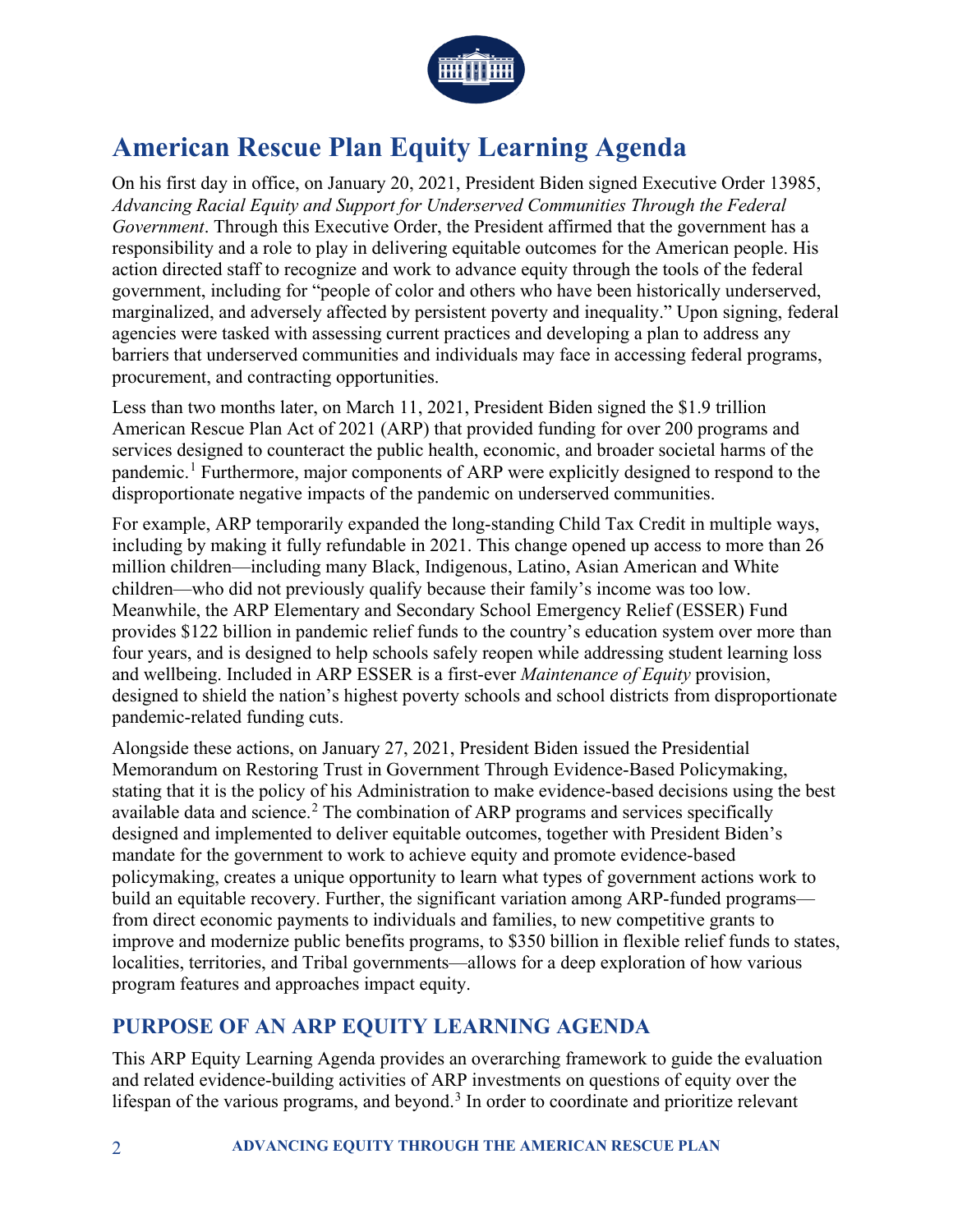# \* \* \* \* \* \*

evidence-building activities, this document highlights common questions that apply across multiple ARP programs and lifts up examples of agency evidence-building efforts, including evaluations, related to ARP implementation. This document does not represent every question that could be asked when trying to understand equity outcomes related to ARP investments, but instead prioritizes core questions and highlights selected program questions that are most closely related to the original goals of ARP investments.

Fundamentally, the Learning Agenda asks:

- To what extent did ARP investments support equitable outcomes for those they were designed to serve?
- What strategies contributed to equitable outcomes, and where are different strategies needed?

The ARP Equity Learning Agenda is intended to help inform the direction of federally-funded ARP equity-related research and analysis. In addition, academics, researchers, community organizations, state and local governments, and other external stakeholders are encouraged to use this Learning Agenda to shape and inform relevant external evaluation and related evidencebuilding activities. Ultimately, the goal is to encourage research that generates evidence about the degree to which ARP investments contributed to producing equitable outcomes and what, specifically, caused any improvements in equitable outcomes where they occurred.

Based on the methods used, certain evaluations and evidence-building activities may also pilot innovative approaches to generate actionable knowledge. While experimental evaluation is an appropriate evidence-building strategy for several questions in the ARP Equity Learning Agenda, other types of evidence building also may be appropriate. These evidence-building activities may include foundational fact finding, data collection, performance measurement, policy analysis, and various forms of evaluation, including process and impact evaluations, among others.

In the short term, evaluation findings and evidence-building activities related to this Learning Agenda can be used to improve implementation of current ARP programs. Beyond that, findings can generate evidence that informs future government investments and approaches to improving equitable outcomes. Ultimately the findings from ARP evaluation activities—where focused on questions of equity—can help policymakers understand the impact of particular investments on building an equitable recovery.

## **HOW THE ARP EQUITY LEARNING AGENDA RELATES TO OTHER LEARNING AGENDAS**

As part of the Foundations for Evidence-based Policymaking Act of 2018 (Evidence Act), CFO Act agencies are required, and all agencies are encouraged, to develop Learning Agendas and Annual Evaluation Plans that align with each agency's mission and operations. Agency Learning Agendas are multi-year plans that are part of agency strategic plans.<sup>[4](#page-13-3)</sup> For most agencies, 2022 represents the first time a Learning Agenda has been developed and implemented. Other agencies, such as the Small Business Administration and the U.S. Department of Housing and Urban Development, developed learning agendas prior to the Evidence Act, and have since worked to bring their plans in line with the Act's requirements.<sup>[5](#page-13-4)</sup>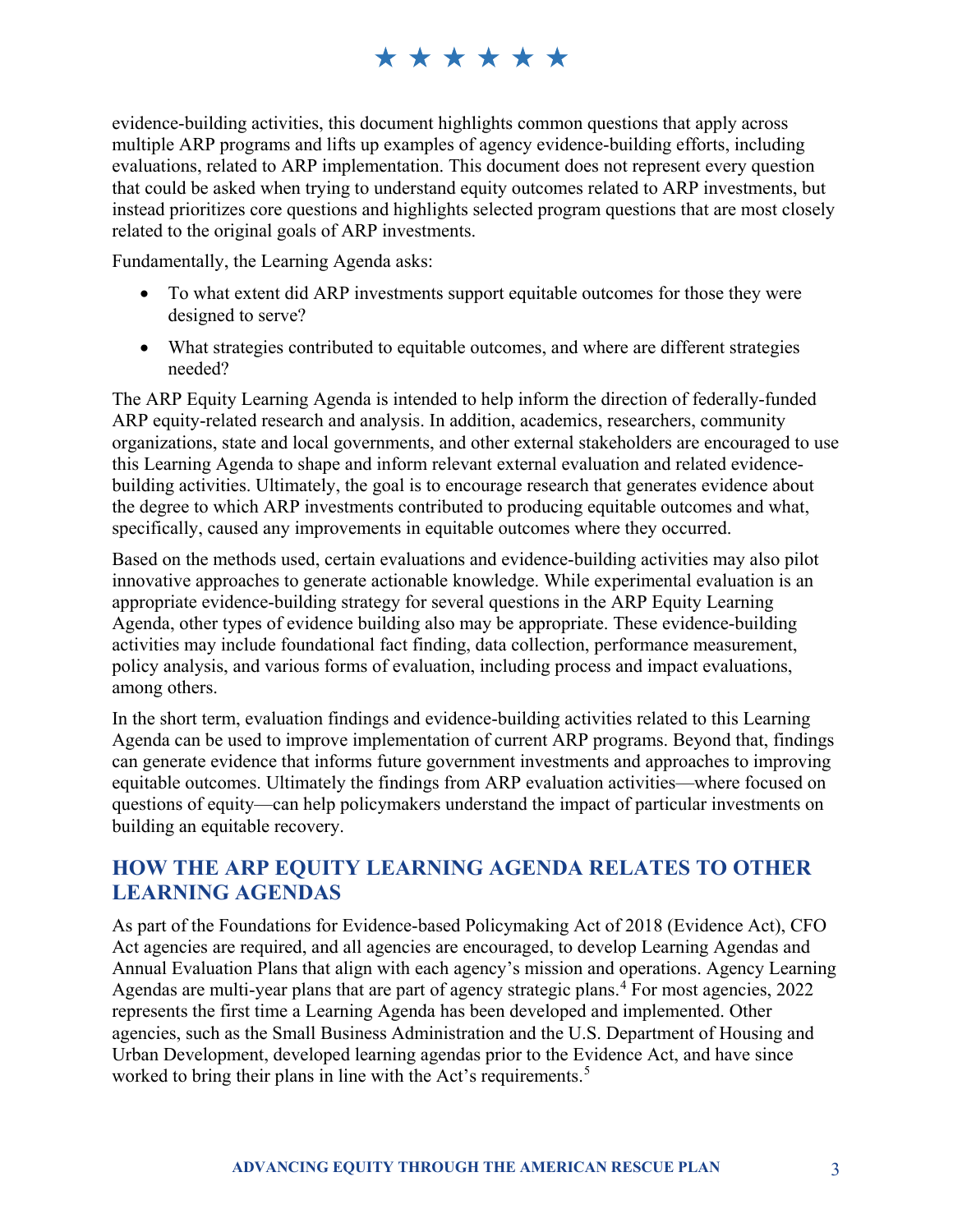# \*\*\*\*\*\*

Agency Learning Agendas are designed to prioritize key questions that an agency needs to answer to deliver on their mission and be most effective in their operations. For some agencies, ARP investments represent a small portion of their funding and activities, whereas in other cases, ARP programs play an outsized role in the agency's overall operations. The ARP Equity Learning Agenda amplifies examples of known ARP evidence activities occurring within and among agencies, and encourages new research on important questions that otherwise may not be studied.

In addition to individual agency Learning Agendas, on December 21, 2021 a draft Presidential Management Agenda (PMA) Learning Agenda was released by the Office of Management and Budget for public input.<sup>[6](#page-13-5)</sup> This first ever government-wide management Learning Agenda identifies key questions to answer in support of the Biden-Harris Administration's governance priorities of equity, effectiveness, and accountability. Evidence-building activities conducted in support of the PMA learning agenda, therefore, may also be relevant and supportive of the ARP Equity Learning Agenda.

## **EQUITABLE IMPLEMENTATION PRINCIPLES**

The framework for this Learning Agenda comes directly from the equitable implementation principles developed and used by the White House ARP Implementation Team. The framework includes the following principles:

- **Goals:** Program goals and measurable targets are established. Programs track progress against these goals and targets.
- **Awareness & Access**: People are aware of and can easily access eligible programs and services, including underserved individuals and communities.
- **Allocating & Leveraging Resources**: Funds and other resources are allocated, leveraged, and spent equitably.
- **Measuring Results**: Sufficient data is collected and analyzed to determine whether and how disparities change across key outcome measures, including for underserved populations.
- **Feedback**: The program undergoes regular internal review, including soliciting feedback from underserved individuals and communities for continuous improvements.
- **Evidence**: Programs are designed and implemented based on existing evidence of what works to advance equity. Data are collected and strategies are evaluated to build new evidence.

## **ARP EQUITY LEARNING AGENDA**

ARP funded a wide variety of programs with a range of policy goals in order to address the public health and economic harms of COVID-19. While the specific goals vary across ARP programs, a consistent priority of all funds is to seek to achieve equitable outcomes. The fundamental question driving the ARP Equity Learning Agenda is:

**To what extent did ARP investments support equitable outcomes for those they were designed to serve?**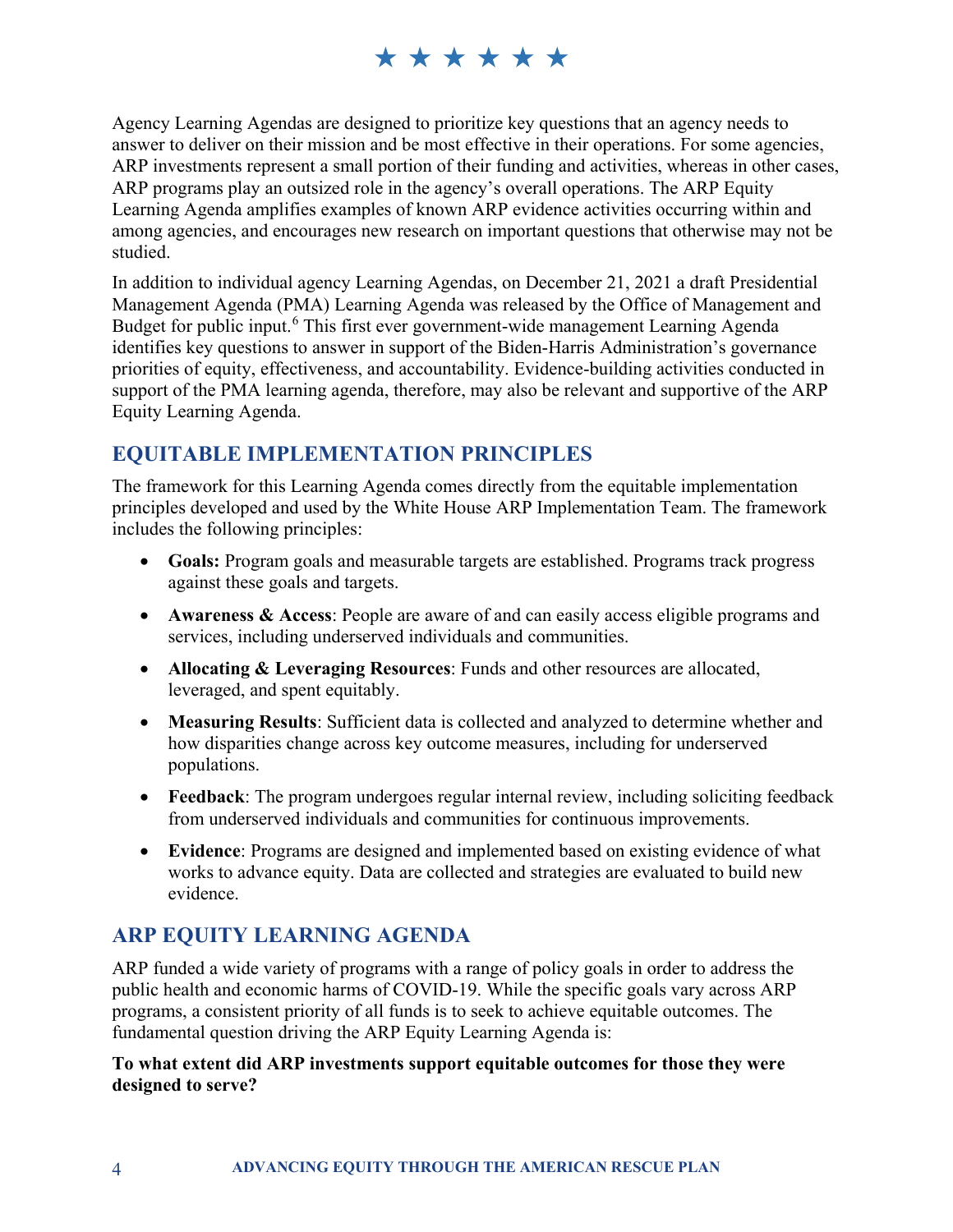# \* \* \* \* \* \*

What follows are selected examples of how this overarching question may be applied to various ARP investments.

- To what extent did **Health and Human Services'** ARP-funded programs and policies strengthen early childhood development and expand opportunities to help children and youth thrive equitably within their families and communities?
- To what extent did pregnancy-related mortality and morbidity outcomes improve for underserved populations in states that opted into the **12 months of continuous postpartum coverage** in Medicaid and CHIP under ARP?
- To what extent are **Treasury's** ARP-funded programs (including Capital Projects Fund, Emergency Rental Assistance, Homeowner Assistance Fund, State and Local Fiscal Recovery Fund, State Small Business Credit Initiative) being implemented equitably, and what barriers to equitable implementation exist?
- What effects did the **Small Business Administration's** ARP-funded recovery programs (COVID-Economic Injury Disaster Loan, Targeted EIDL Advance, Shuttered Venue Operators Grant, and Restaurant Revitalization Fund) have on small business outcomes (e.g., survival, employee retention, revenue, etc.), and how did these vary by industry, geography, and owner demographics?
- To what extent did the ARP-funded innovations in **Special Supplemental Nutrition Program for Women, Infants and Children (WIC)** and the **WIC Farmers' Market Nutrition Program (WIC FMNP)** demonstrate impact on equitable WIC participation?

The questions listed below focus on exploring which specific implementation strategies, if any, contributed to or detracted from achieving equitable outcomes associated with ARP investments. The questions are structured according to the equitable implementation principles established for ARP Programs, discussed above. Included alongside the core implementation questions are specific examples of selected program questions. These program questions reflect areas where the Administration and federal agencies have an interest in building evidence. The associated evidence-building activities remain undetermined and may not be studied by federal agencies or external stakeholders due to various constraints, including data availability and quality, resources, and prioritization, among others.

| Equitable<br>Implementation<br>Goals                                                                                                          | <b>Core Questions</b>                                                                                                                           | <b>Selected Program Questions</b>                                                                                                                                                                                                                                        |  |
|-----------------------------------------------------------------------------------------------------------------------------------------------|-------------------------------------------------------------------------------------------------------------------------------------------------|--------------------------------------------------------------------------------------------------------------------------------------------------------------------------------------------------------------------------------------------------------------------------|--|
| <b>Awareness &amp; Access:</b><br>People are aware of<br>and can easily access<br>eligible programs and<br>services, including<br>underserved | To what extent did<br>programs attempt to<br>increase awareness of<br>available programs,<br>resources, and<br>eligibility among<br>underserved | Did the <b>Small Business</b><br>$\bullet$<br><b>Administration's Community</b><br>Navigator pilot program increase<br>awareness and enrollment in federal<br>programs? How, and for whom?<br>What leading practices in customer-<br>centric design and program delivery |  |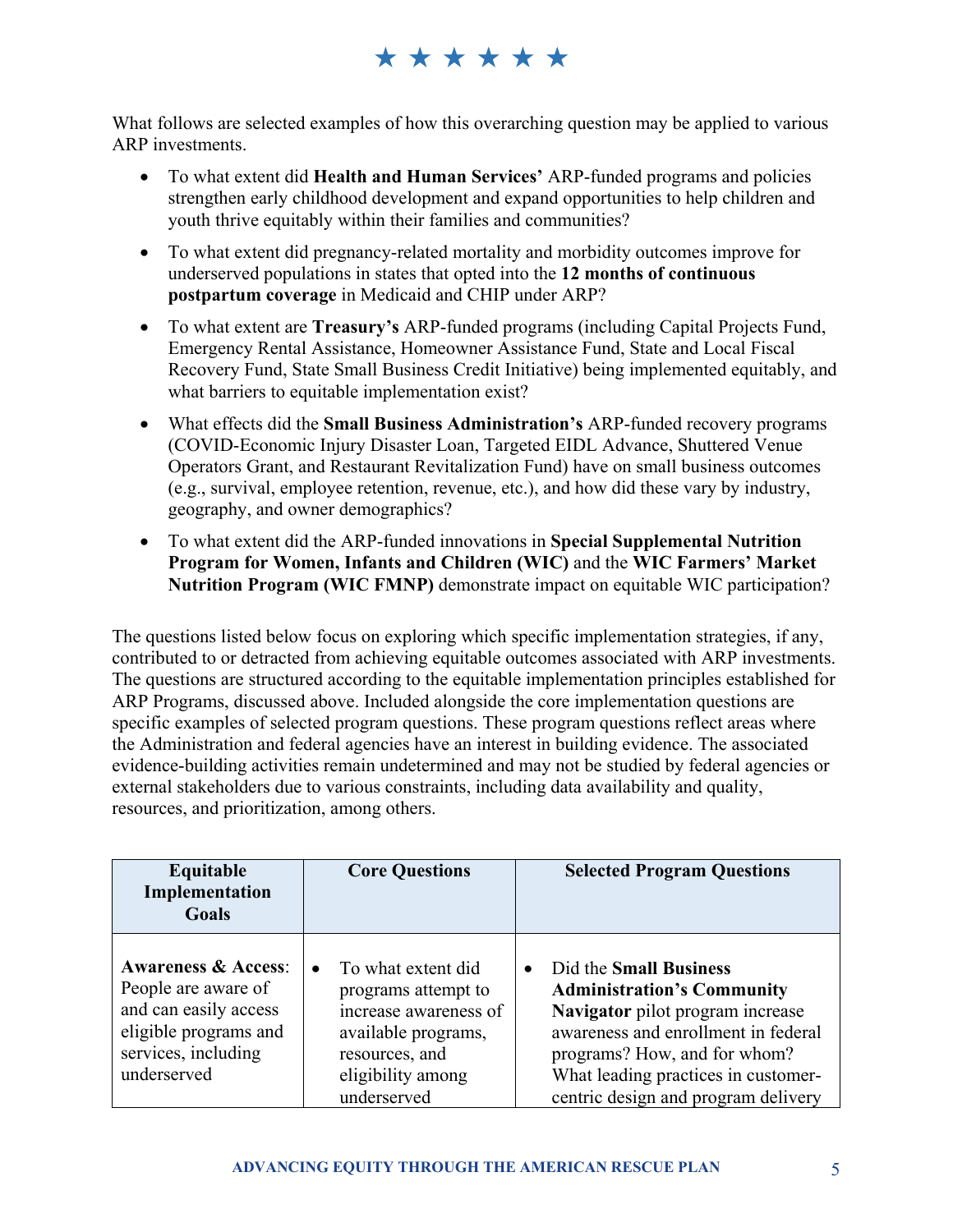\*\*\*\*\*\*

| Equitable<br>Implementation<br><b>Goals</b>                                                                                       | <b>Core Questions</b>                                                                                                                                                                                                                       | <b>Selected Program Questions</b>                                                                                                                                                                                                                                                                                                                                                                                                                                                                                                                                                                                                                                                                                                                                                                                                                                                                                              |  |  |
|-----------------------------------------------------------------------------------------------------------------------------------|---------------------------------------------------------------------------------------------------------------------------------------------------------------------------------------------------------------------------------------------|--------------------------------------------------------------------------------------------------------------------------------------------------------------------------------------------------------------------------------------------------------------------------------------------------------------------------------------------------------------------------------------------------------------------------------------------------------------------------------------------------------------------------------------------------------------------------------------------------------------------------------------------------------------------------------------------------------------------------------------------------------------------------------------------------------------------------------------------------------------------------------------------------------------------------------|--|--|
| individuals and<br>communities.                                                                                                   | individuals and<br>communities?<br>To what extent did<br>programs attempt to<br>increase access to<br>program resources<br>among underserved<br>groups?<br>What were the effects<br>of those efforts?                                       | have been identified in the<br>implementation to date, and how<br>might those practices be integrated<br>into other SBA programs?<br>Did national and local campaigns<br>$\bullet$<br>increase awareness and sign-ups of<br>the Child Tax Credit among new<br>non-filers? Were there differences in<br>impact for direct mailings, traditional<br>media, text messages, and social<br>media campaigns and, if so, for<br>whom?<br>What is the effect of Code for<br>America's mobile friendly, bilingual<br>non-filer Child Tax Credit portal on<br>increasing access for new filers?<br>To what extent did low income<br>renters benefit from the<br>administrative flexibilities (such as<br>self-attestation) that Treasury made<br>available to Emergency Rental<br>Assistance grantees? What effect did<br>the use of these administrative<br>flexibilities have on preventing<br>evictions among underserved<br>renters? |  |  |
| Allocating &<br>Leveraging<br><b>Resources: Funds and</b><br>other resources are<br>allocated, leveraged,<br>and spent equitably. | To what extent were<br>$\bullet$<br>ARP funds and other<br>resources allocated in<br>a manner that<br>advances equitable<br>outcomes or ensures<br>an equitable<br>distribution of funds?<br>Which strategies are<br>more or less effective | How did the resources made<br>$\bullet$<br>available to schools and districts<br>serving the greatest share of low-<br>income students change after the<br>introduction of the Elementary and<br><b>Secondary School Emergency</b><br><b>Relief Funds' Maintenance of</b><br>Equity provision?<br>How has funding for the smallest<br>$\bullet$<br>business owners – many owned by                                                                                                                                                                                                                                                                                                                                                                                                                                                                                                                                             |  |  |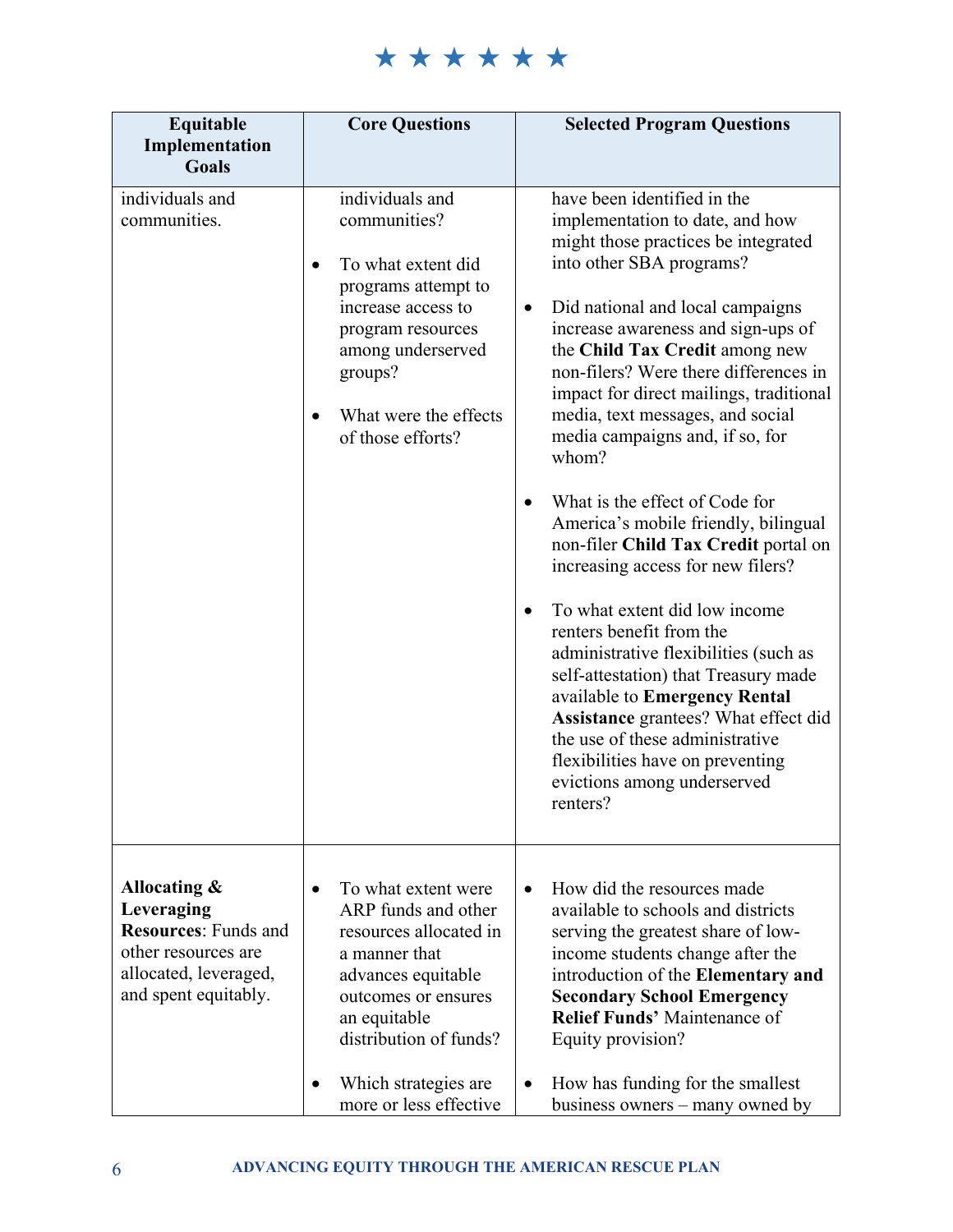\*\*\*\*\*\*

| Equitable<br>Implementation<br><b>Goals</b> | <b>Core Questions</b>                                                                                                                                                                                                                                                                                                                                                                                                                                                                      | <b>Selected Program Questions</b>                                                                                                                                                                                                                                                                                                                                                                                                                                                                                                                                                                                                                                                                                                                                                                                                                                                                                                                                                                                                                                                                                                                                                                                                                                                                                         |
|---------------------------------------------|--------------------------------------------------------------------------------------------------------------------------------------------------------------------------------------------------------------------------------------------------------------------------------------------------------------------------------------------------------------------------------------------------------------------------------------------------------------------------------------------|---------------------------------------------------------------------------------------------------------------------------------------------------------------------------------------------------------------------------------------------------------------------------------------------------------------------------------------------------------------------------------------------------------------------------------------------------------------------------------------------------------------------------------------------------------------------------------------------------------------------------------------------------------------------------------------------------------------------------------------------------------------------------------------------------------------------------------------------------------------------------------------------------------------------------------------------------------------------------------------------------------------------------------------------------------------------------------------------------------------------------------------------------------------------------------------------------------------------------------------------------------------------------------------------------------------------------|
|                                             | at ensuring funds are<br>distributed equitably<br>(e.g. first come, first<br>served; dedicated<br>funding amounts;<br>block grants)?<br>To what extent, and<br>$\bullet$<br>how, did programs<br>attempt to leverage<br>complementary<br>resources to increase<br>investments in<br>advancing equitable<br>outcomes?<br>How do these<br>$\bullet$<br>leveraged resources<br>compare in scale to<br>the original<br>government<br>investment?<br>What were the effects<br>of these efforts? | underserved groups $-$ in the<br><b>Restaurant Revitalization Fund</b><br>impacted the equitable distribution<br>of funds? How have small business<br>owners fared in comparison to others<br>who received these funds?<br>How have states, localities, Tribal<br>$\bullet$<br>governments, and territories used<br><b>State &amp; Local Fiscal Recovery</b><br>Funds to address disproportionately<br>impacted individuals and<br>communities, and what were the<br>effects on targeted outcomes?<br>Are small child care providers-<br>$\bullet$<br>often owned by women of color-<br>equitably receiving Child Care<br><b>Stabilization</b> grants? What<br>contributed to equitable grant<br>receipts, where they existed?<br>How did Public Housing Authorities<br>$\bullet$<br>and Continuum of Care groups<br>partner to administer their allocation<br>of Emergency Housing Vouchers<br>(EHV) and what were the outcomes<br>of tenants who secured a lease with<br>an EHV?<br>In what ways are Tribal governments<br>$\bullet$<br>leveraging the Capital Projects<br><b>Fund</b> for broadband investments<br>with other broadband funding<br>available through State & Local<br>Fiscal Recovery Funds and the<br><b>National Telecommunications and</b><br><b>Information Administration?</b> To<br>what effect? |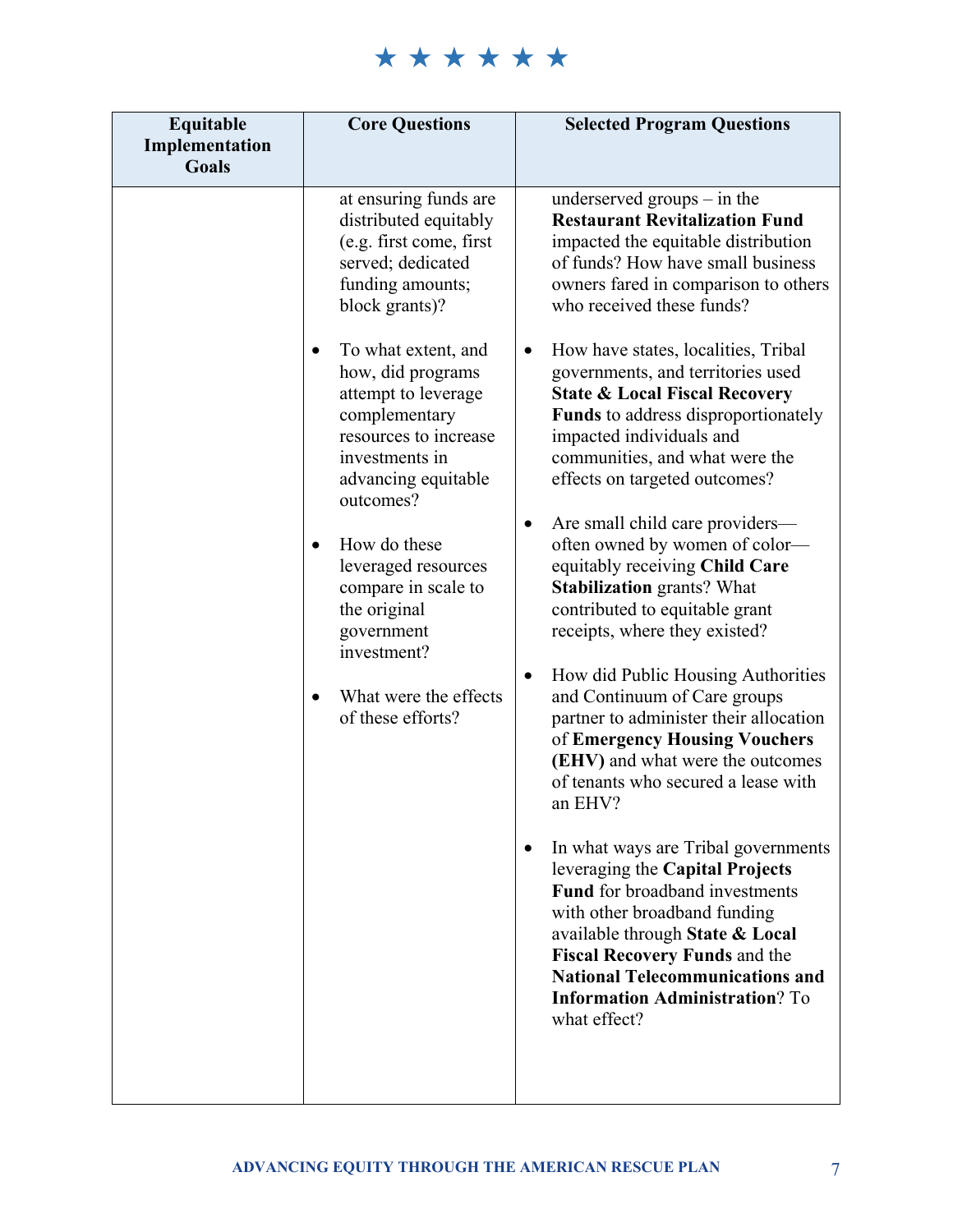\*\*\*\*\*\*

| Equitable<br>Implementation<br><b>Goals</b>                                                                                                                                                                        | <b>Core Questions</b>                                                                                                                                                                                                                                                                                                                           | <b>Selected Program Questions</b>                                                                                                                                                                                                                                                                                                                                                                                                                                                                                                                                                |
|--------------------------------------------------------------------------------------------------------------------------------------------------------------------------------------------------------------------|-------------------------------------------------------------------------------------------------------------------------------------------------------------------------------------------------------------------------------------------------------------------------------------------------------------------------------------------------|----------------------------------------------------------------------------------------------------------------------------------------------------------------------------------------------------------------------------------------------------------------------------------------------------------------------------------------------------------------------------------------------------------------------------------------------------------------------------------------------------------------------------------------------------------------------------------|
| <b>Measuring Results:</b><br>Sufficient data is<br>collected and analyzed<br>to determine whether<br>and how disparities<br>change across key<br>outcome measures,<br>including for<br>underserved<br>populations. | What successes and<br>$\bullet$<br>challenges have<br>programs encountered<br>in their attempts to<br>collect disaggregated<br>data?<br>To what extent have<br>efforts to collect<br>disaggregated<br>program data<br>improved programs'<br>abilities to better<br>deliver programs and<br>services and to<br>measure performance<br>or impact? | What equity metrics have been<br>٠<br>piloted by selected states through the<br><b>Department of Labor's</b><br><b>Unemployment Insurance equity</b><br>grants? What have these metrics<br>revealed about the equitable<br>distribution of unemployment<br>insurance?<br>To what extent does required<br>٠<br>reporting data indicate whether the<br><b>Economic Development</b><br><b>Administration's investments made</b><br>under the American Rescue Plan led<br>to an increase in services delivered<br>to previously underserved<br>communities impacted by COVID-<br>19? |
| Feedback: The<br>program undergoes<br>regular internal<br>review, including<br>soliciting feedback<br>from underserved<br>individuals and<br>communities for<br>continuous<br>improvements.                        | How did programs<br>$\bullet$<br>seek opportunities for<br>continuous<br>improvement,<br>including by<br>soliciting and<br>incorporating<br>feedback from<br>underserved<br>communities?<br>What were the effects<br>of these efforts?                                                                                                          | Has user research among people who<br>$\bullet$<br>do not normally file taxes because<br>their income is too low changed how<br>the Child Tax Credit program is<br>administered to non-filers? To what<br>effect?                                                                                                                                                                                                                                                                                                                                                                |
| <b>Evidence: Programs</b><br>are designed and<br>implemented based on<br>existing evidence of<br>what works to advance<br>equity. Data are                                                                         | What evidence-<br>$\bullet$<br>informed strategies<br>were used to advance<br>equity, for which<br>people, and under<br>which circumstances?                                                                                                                                                                                                    | Did states effectively implement<br>$\bullet$<br>evidence-informed Mobile Crisis<br><b>Intervention Services for Medicaid</b><br>beneficiaries? Did the services<br>reduce disparities among people with                                                                                                                                                                                                                                                                                                                                                                         |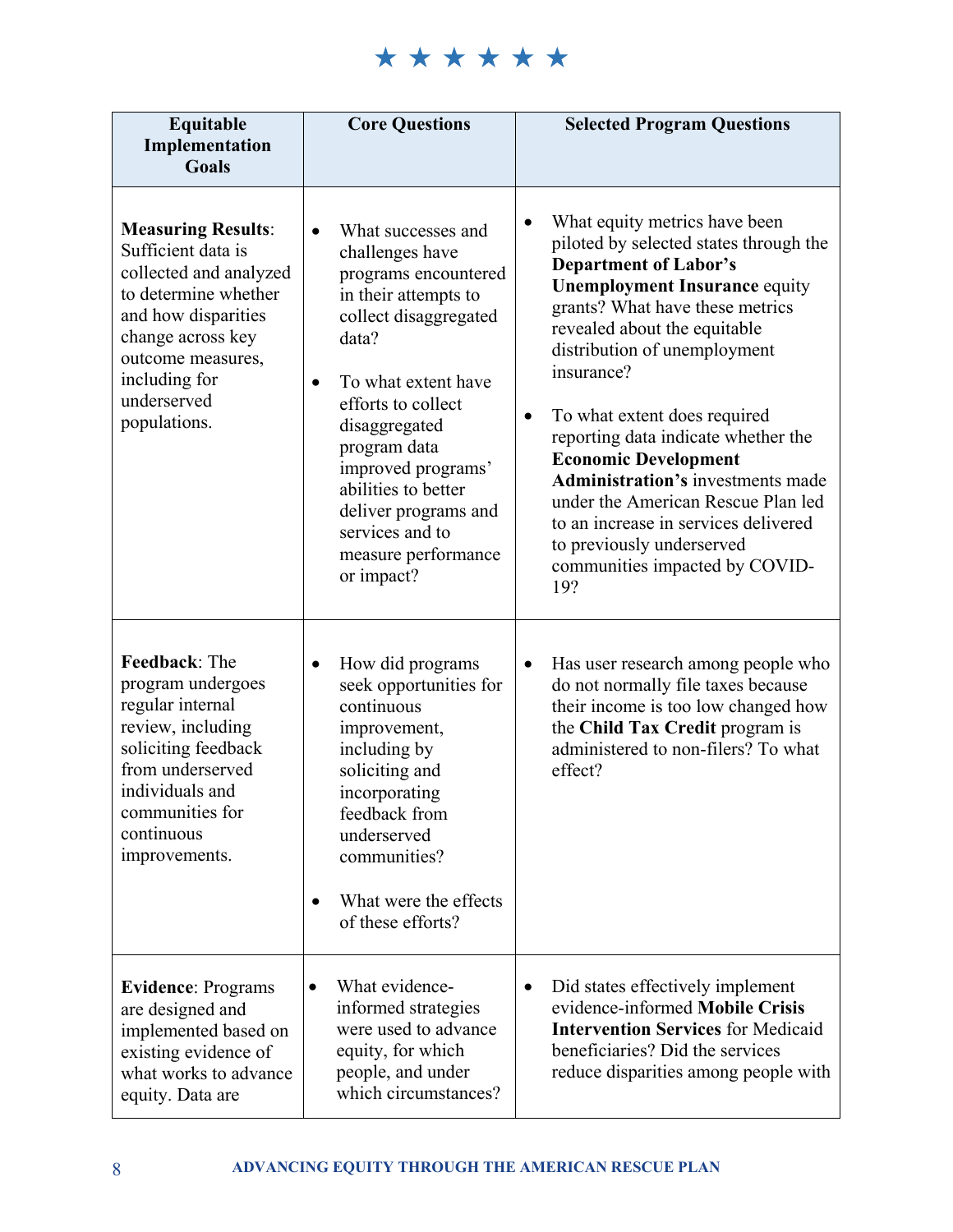\*\*\*\*\*\*

| Equitable<br>Implementation<br><b>Goals</b>                            | <b>Core Questions</b>                                                                                                                                  | <b>Selected Program Questions</b>                                                                                                                                                                                                                                                                                                                                                                                                                                                                                                                                                 |
|------------------------------------------------------------------------|--------------------------------------------------------------------------------------------------------------------------------------------------------|-----------------------------------------------------------------------------------------------------------------------------------------------------------------------------------------------------------------------------------------------------------------------------------------------------------------------------------------------------------------------------------------------------------------------------------------------------------------------------------------------------------------------------------------------------------------------------------|
| collected and<br>strategies are<br>evaluated to build new<br>evidence. | To what extent were<br>such programs<br>implemented with<br>fidelity to the<br>evidence-based<br>models?<br>What were the effects<br>of those efforts? | serious mental illness or substance<br>use disorders?<br>What interventions did school<br>districts plan to fund with<br><b>Elementary and Secondary School</b><br><b>Emergency Relief Funds to address</b><br>student learning loss? Which<br>interventions did districts report<br>were informed by existing evidence?<br>How were those programs directed<br>to address the disproportionate<br>impacts of the pandemic? Were the<br>investments associated with reducing<br>or eliminating the pre-existing<br>achievement gaps among historically<br>disadvantaged students? |

## **EXAMPLES OF ARP EQUITY EVIDENCE-BUILDING ACTIVITIES**

Included here are examples of federally funded equity-relevant evaluation and evidence-building activities that are funded by ARP, or whose findings are relevant to ARP programs. Agency Learning Agendas and FY 23 Annual Evaluation Plans may include additional activities that address questions on the ARP Equity Learning Agenda.[7](#page-13-6)

| <b>Agency</b>   Program                                                                                        | <b>Area of Inquiry</b>                                                                                                     | <b>Status</b> | <b>Link to More</b><br><b>Information</b>                                                                  |
|----------------------------------------------------------------------------------------------------------------|----------------------------------------------------------------------------------------------------------------------------|---------------|------------------------------------------------------------------------------------------------------------|
| Census Household<br><b>Pulse Survey</b>                                                                        | How the coronavirus<br>pandemic is impacting<br>households across the<br>country from a social and<br>economic perspective | Underway      | https://www.census.gov/<br>programs-<br>surveys/household-<br>pulse-survey/research-<br>presentations.html |
| Congressional<br>Research Service<br>analysis of the<br>Department of<br>Treasury's<br><b>Child Tax Credit</b> | Estimate the impact of the<br>ARP-expanded child credit<br>on family financial well-<br>being                              | Complete      | https://crsreports.congres<br>s.gov/product/pdf/R/R46<br>839                                               |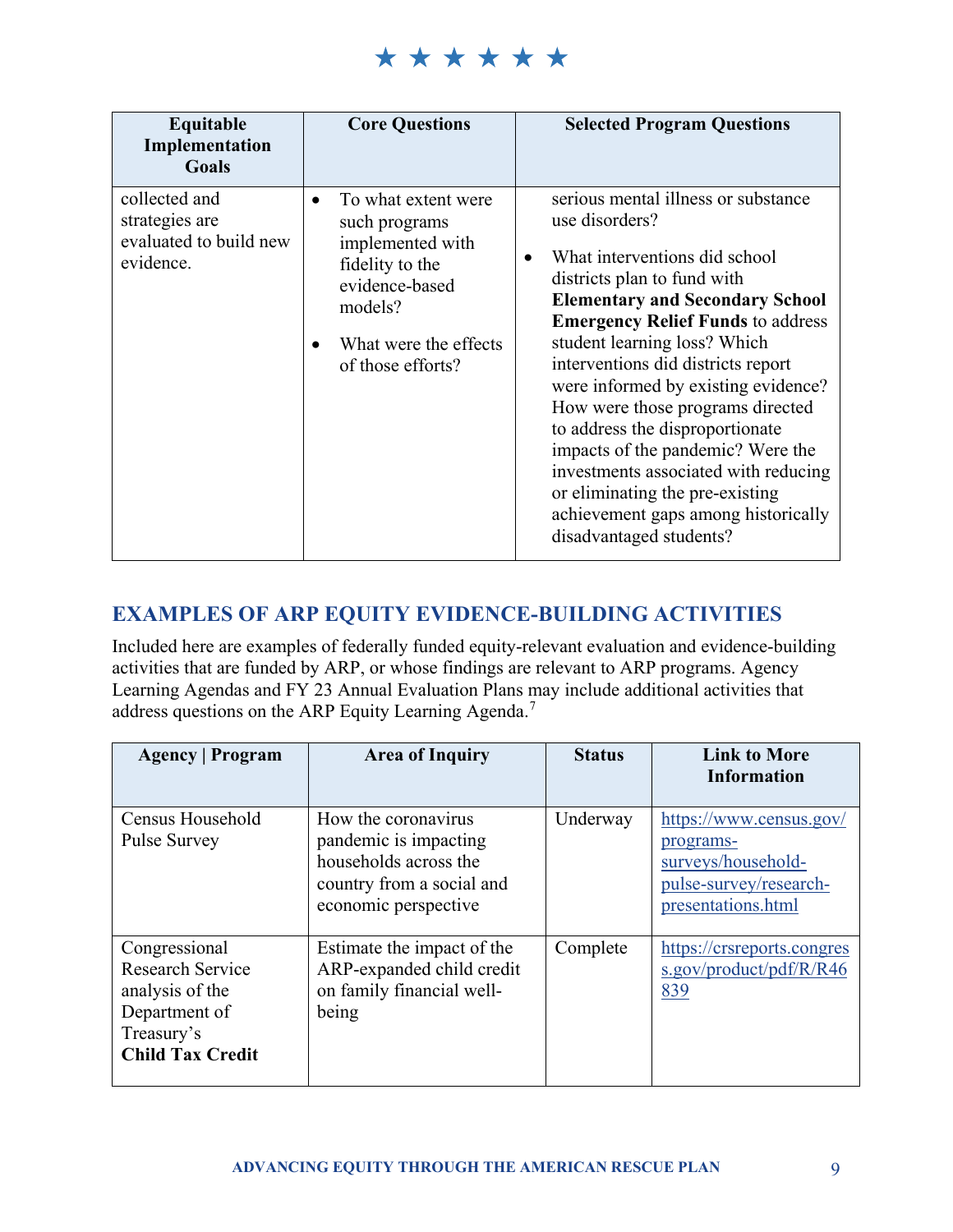\*\*\*\*\*\*

| Department of Labor<br><b>Multiple programs</b>                                                                                                                                         | How federal labor policies,<br>protections and programs<br>reach traditionally<br>underserved communities                                                                                               | Complete | https://www.dol.gov/age<br>ncies/oasp/evaluation/cu<br>rrentstudies/Department-<br>of-Labor-Summer-Data-<br>Challenge                          |
|-----------------------------------------------------------------------------------------------------------------------------------------------------------------------------------------|---------------------------------------------------------------------------------------------------------------------------------------------------------------------------------------------------------|----------|------------------------------------------------------------------------------------------------------------------------------------------------|
| Department of Labor's<br>Unemployment<br><b>Insurance</b>                                                                                                                               | U.S. unemployment<br>insurance system—including<br>its effects on workers,<br>employers, and local<br>communities—with a cross-<br>cutting focus on equity in<br>program administration and<br>outcomes | Planned  | https://www.grants.gov/<br>web/grants/search-<br>grants.html?keywords=F<br><b>OA-CEO-22-01</b>                                                 |
| <b>General Services</b><br>Administration's<br>Office of Evaluation<br>Sciences and<br>Department of the<br>Treasury's State and<br><b>Local Fiscal Recovery</b><br><b>Fund (SLFRF)</b> | Identify and recommend data<br>sources and evaluation<br>opportunities to build<br>evidence about ARP funds<br>spent through the SLFRF<br>program                                                       | Underway | https://oes.gsa.gov/colla<br>borations/state-local-<br>fiscal-recovery-fund/                                                                   |
| <b>General Services</b><br>Administration's<br>Office of Evaluation<br>Sciences and<br>Department of the<br>Treasury's Capital<br><b>Projects Fund (CPF)</b>                            | Identify and recommend data<br>sources and evaluation<br>opportunities for the CPF<br>program                                                                                                           | Underway | https://oes.gsa.gov/colla<br>borations/capital-<br>projects-fund/                                                                              |
| <b>General Services</b><br>Administration's<br>Office of Evaluation<br>Sciences<br><b>Multiple programs</b>                                                                             | How to improve awareness,<br>access, and allocation of<br>ARP programs and<br>resources, focusing on ARP<br>programs with equity goals                                                                  | Planned  | https://www.gsa.gov/blo<br>$g/2021/12/15/gsa-to-$<br>build-evidence-to-<br>advance-equitable-<br>outcomes-through-the-<br>american-rescue-plan |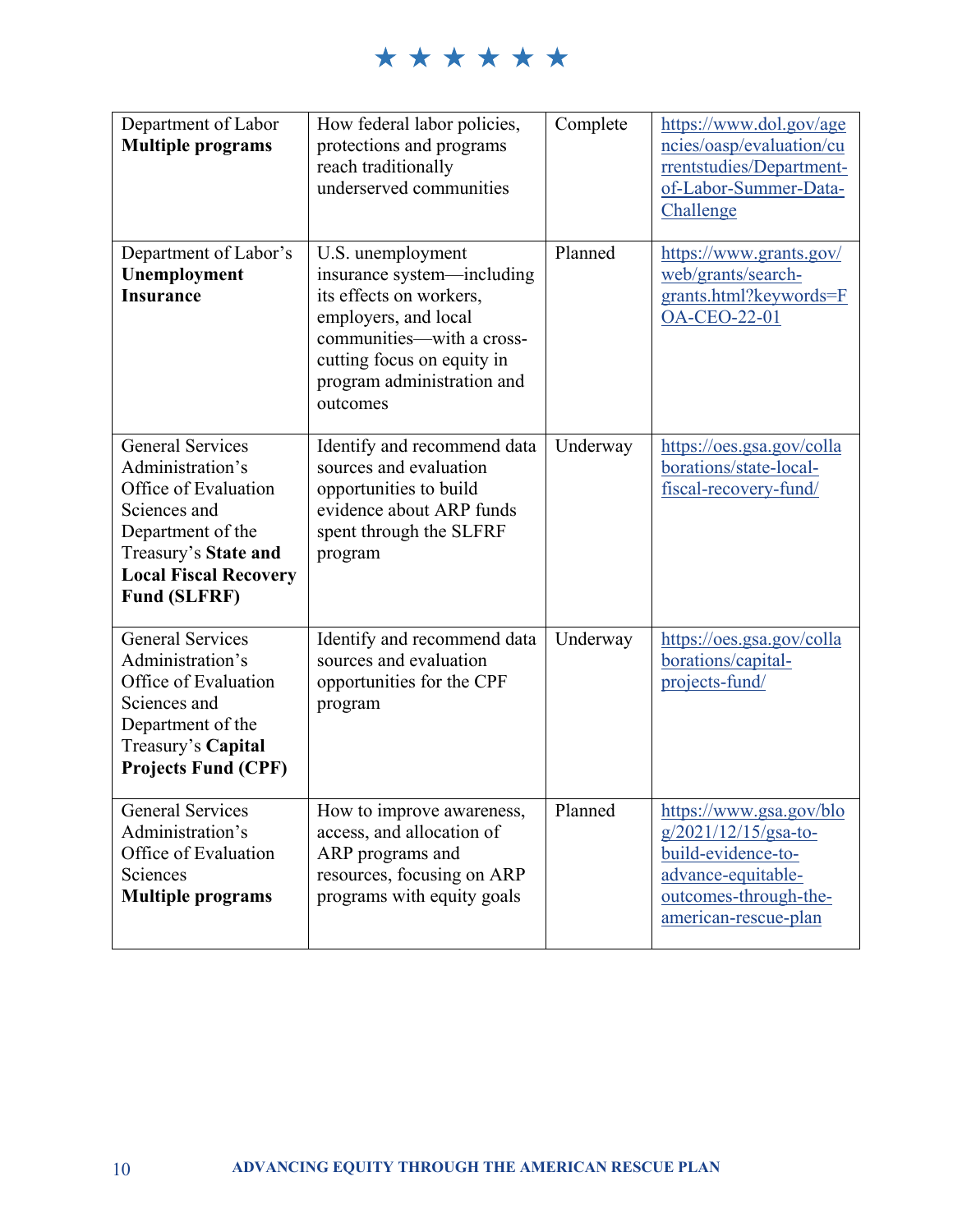\*\*\*\*\*\*

| <b>General Services</b><br>Administration's<br>Office of Evaluation<br>Sciences and the Office<br>of Management and<br>Budget's Evidence<br>Team<br><b>Multiple programs</b>                  | Multi-year national<br>evaluation of a cross-section<br>of priority ARP-funded<br>programs, using an<br>independent third-party<br>research firm to answer<br>questions on where and how<br>ARP programs helped<br>advance equity                                                                               | Planned  | https://www.gsa.gov/blo<br>$g/2021/12/15/gsa-to-$<br>build-evidence-to-<br>advance-equitable-<br>outcomes-through-the-<br>american-rescue-plan |
|-----------------------------------------------------------------------------------------------------------------------------------------------------------------------------------------------|-----------------------------------------------------------------------------------------------------------------------------------------------------------------------------------------------------------------------------------------------------------------------------------------------------------------|----------|------------------------------------------------------------------------------------------------------------------------------------------------|
| <b>General Services</b><br>Administration's<br>Office of Evaluation<br>Sciences and<br>Department of<br><b>Education's Higher</b><br><b>Education Emergency</b><br><b>Relief Fund (HEERF)</b> | Design an impact evaluation<br>to help answer the<br>question: What is the effect<br>of providing HEERF aid on<br>short- and medium-term<br>student outcomes?                                                                                                                                                   | Complete | https://oes.gsa.gov/colla<br>borations/HEERF-eval-<br>design/                                                                                  |
| <b>General Services</b><br>Administration's<br>Office of Evaluation<br>Sciences and Small<br><b>Business</b><br>Administration                                                                | The likelihood of<br>successfully applying for<br>COVID-19 small business<br>relief                                                                                                                                                                                                                             | Complete | https://oes.gsa.gov/proje<br>cts/business-relief-<br>distribution/                                                                             |
| <b>General Services</b><br>Administration's<br>Office of Evaluation<br>Sciences and Small<br><b>Business</b><br>Administration                                                                | 1) To what extent were<br>applicant businesses<br>located in underserved<br>communities and did<br>they have underserved<br>owners?<br>2) How businesses from<br>different groups and<br>geographic areas would<br>fare under different<br>methods cities could use<br>to prioritize businesses<br>for funding. | Complete | https://oes.gsa.gov/colla<br>borations/sb-<br>counterfactual-equity/                                                                           |
| <b>General Services</b><br>Administration's<br>Office of Evaluation<br>Sciences and Small                                                                                                     | What strategies can be<br>implemented to help women,<br>minority, and other<br>underserved entrepreneurs                                                                                                                                                                                                        | Complete | https://oes.gsa.gov/colla<br>borations/sba-equity-<br>report/                                                                                  |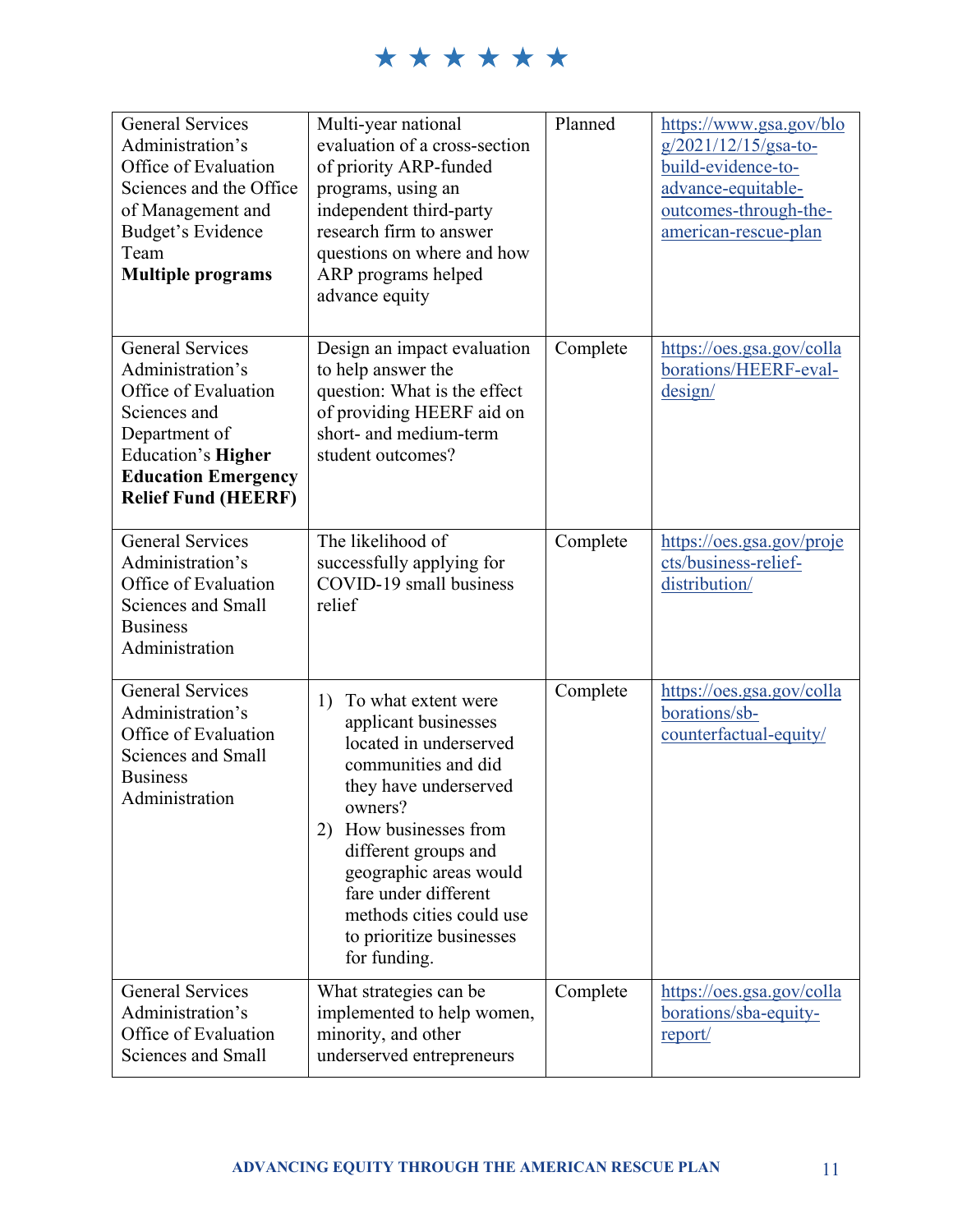\* \* \* \* \* \*

| <b>Business</b><br>Administration                                                                                                                                                                                   | recover from the coronavirus<br>(COVID-19) pandemic?                                                                           |         |                                                                                                         |
|---------------------------------------------------------------------------------------------------------------------------------------------------------------------------------------------------------------------|--------------------------------------------------------------------------------------------------------------------------------|---------|---------------------------------------------------------------------------------------------------------|
| Treasury's Office of<br>Tax Policy (OTP), with<br>support from the IRS<br>Research, Applied<br><b>Analytics and Statistics</b><br>(RAAS) Division<br>analysis of <b>Economic</b><br><b>Impact Payments</b><br>(EPI) | The composition of EIP<br>recipients, including<br>estimates of race and<br>ethnicity and other<br>demographic characteristics | Planned | https://home.treasury.go<br>v/news/featured-<br>stories/advancing-<br>equity-analysis-in-tax-<br>policy |

## **SELECT AMERICAN RESCUE PLAN PROGRAMS**

Of the more than 200 ARP-funded programs, the following ones are featured in the White House's report, *[Advancing Equity through the American Rescue Plan.](https://www.whitehouse.gov/wp-content/uploads/2022/05/ADVANCING-EQUITY-THROUGH-THE-AMERICAN-RESCUE-PLAN.pdf)* This report describes how the Administration is working to advance equity through the lens of 32 case studies of ARP programs, selected to represent a range of initiatives that support the advancement of equitable outcomes for underserved communities. The ARP programs featured in the report are listed here for ease of reference, however equity-focused evidence-building activities need not be limited to these programs.

#### **AmeriCorps:**

• Investments in AmeriCorps (Section 2206)

#### **National Endowment for the Arts:**

• National Endowment for the Arts (Section 2021)

#### **U.S. Department of Agriculture:**

- Extension and Expansion of Pandemic EBT (Section 1108)
- USDA Assistance and Support for Farmers, Ranchers, Forest Landowners, and Operators, and Groups (Section 1006)
- WIC Modernization (Section 1106)

#### **U.S. Department of Commerce:**

• Economic Adjustment Assistance (Section 6001)

#### **U.S. Department of Education:**

- Elementary and Secondary School Emergency Relief Fund (Section 2001)
- Higher Education Emergency Relief Fund (Section 2003)
- Individuals with Disabilities Education Act (Section 2014)

#### **Federal Emergency Management Agency (U.S. Department of Homeland Security):**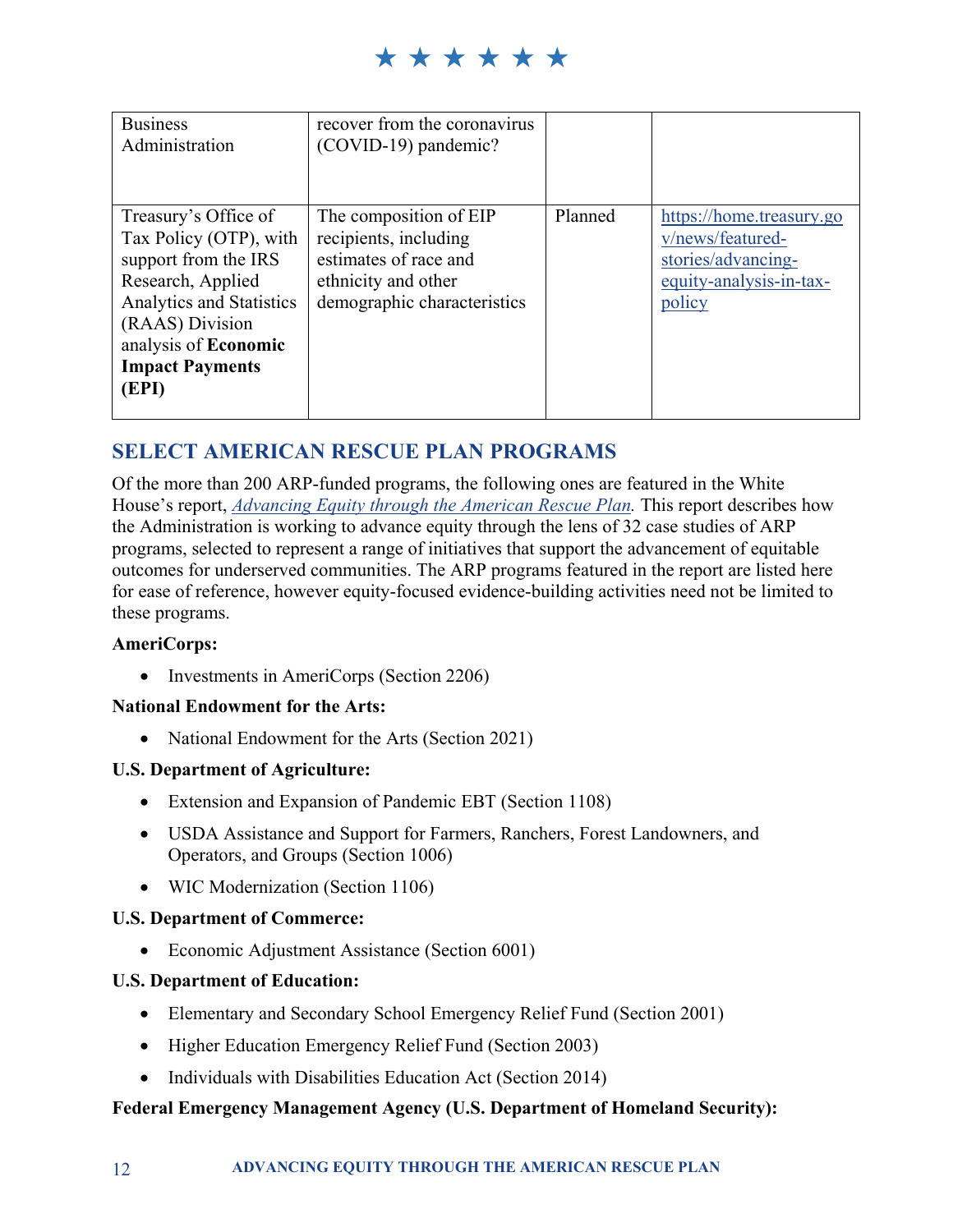# \*\*\*\*\*\*

• COVID-19 Funeral Assistance (Section 4006)

#### **U.S. Department of Health and Human Services:**

- Child Care Stabilization (Section 2202)
- Community-Based Mobile Crisis Intervention (Section 9813)
- Family Violence Prevention and Services Program (Section 2204)
- Funding for Water Assistance Program (Section 2912)
- Health Insurance Premium Tax Credit (Section 9661)
- Increase in Access to Home and Community Based Services (Section 9817)
- Low Income Home Energy Assistance Program (Section 2911)
- Medicaid and CHIP Coverage for Pregnant and Postpartum Individuals (Sections 9812) and 9822)
- Prevention and Treatment of Substance Abuse (Section 2702)

#### **U.S. Department of Housing and Urban Development:**

- Emergency Housing Vouchers (Section 3202)
- Housing Assistance and Supportive Services for Native Americans and Native Hawaiians (Section 11003)

#### **U.S. Department of Labor:**

• Unemployment Insurance (Section 9032)

#### **U.S. Small Business Administration:**

- Community Navigator Pilot Program (Section 5004)
- Paycheck Protection Program (Section 5001)
- Restaurant Revitalization Fund (Section 5003)

#### **U.S. Department of the Treasury:**

- Coronavirus State and Local Fiscal Recovery Funds (Section 9901)
- Emergency Rental Assistance (Section 3201)
- Enhancements of the Child Tax Credit (Section 9611)
- Homeowner Assistance Fund (Section 3206)
- Permanent Expansion of Tax Relief to Puerto Rico Families
- State Small Business Credit Initiative (Section 3301)
- The Earned Income Tax Credit for Workers without Dependent Children (Section 9621)